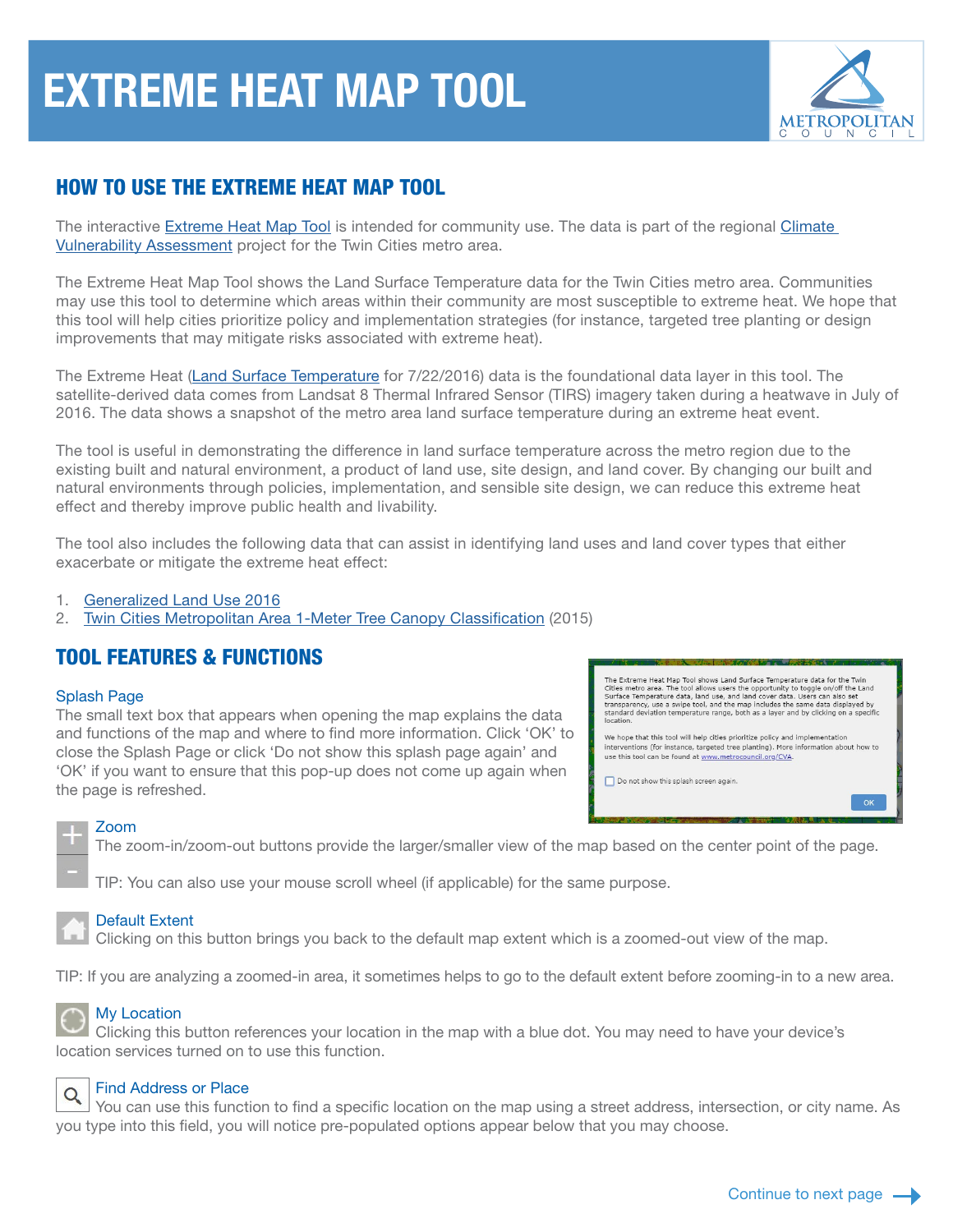## About

By clicking this button, located below the address field, you can find out more information about the tool, its uses, and where to find more information

## Layer List

The layer list includes a list of layers that make up the Extreme Heat Tool. All layers are clipped to the Twin Cities seven-county metropolitan area. The list includes the following:

| <b>Layer Name</b>                                                                                           | <b>Description</b>                                                                                                                                                                                                                                                        |
|-------------------------------------------------------------------------------------------------------------|---------------------------------------------------------------------------------------------------------------------------------------------------------------------------------------------------------------------------------------------------------------------------|
| <b>Municipal Boundaries</b>                                                                                 | Municipal Boundaries consists of cities, townships, and<br>unorganized territories boundaries.                                                                                                                                                                            |
| Reference Layers                                                                                            | Reference Layers consist of the Metropolitan Council<br>Basemap.                                                                                                                                                                                                          |
| 2016 Land Use                                                                                               | Generalized Land Use 2016 consists of land use<br>data interpreted from 2016 air photos, with additional<br>assistance from county parcel data and assessor's<br>information, field checks, and community review.                                                         |
| <b>TCMA Urban Tree Canopy</b>                                                                               | TCMA Urban Tree Canopy data was created using high-<br>resolution leaf-on imagery (2015), spring leaf-off imagery<br>(2011-2014), and remote sensing data to create 12 land<br>cover classes.                                                                             |
| Land Surface Temperature 7/22/16 (degrees F)<br>Mapped by Standard Deviation<br>Mapped by Temperature Range | The Land Surface Temperature for Climate Vulnerability<br>Analysis data is derived from a satellite image to show the<br>land surface temperature during a heatwave on July 22,<br>2016. The data layers are displayed in standard deviation<br>and by temperature range. |

The default layers that appear when you open the tool are Municipal Boundaries and the Land Surface Temperature 7/22/16 (degrees F) Mapped by Standard Deviation. This default setting allows the user to clearly see the gradations between the hotter and cooler areas of the Twin Cities metro area.

### Legend

Layers chosen from the layer list will show in the legend.

#### **Transparency**  $\cdots$

One good way to assess what may be exacerbating or mitigating extreme heat is through use of the transparency setting. You can set transparency with any layer in the Layer List by clicking the three dots to the right of the layer. You can set transparency from 0% to 100%.

For instance, if you would like to see which types of land covers increase heat in certain areas, you may wish to first view the Land Surface Temperature by Temperature Range by turning on that layer, then turn on and set the TCMA Urban Tree Canopy layer transparency to 50%. This allows the user to see what types of land cover are causing an increase in temperature. By increasing the transparency to 60% and switching to the Land Surface Temperature Mapped by Standard Deviation, you can see, with clear delineations, what type of land covers increase the surface temperature in given areas.

You can enhance your assessment by combining use of setting the transparency with the Swipe Tool and use of the two different basemaps.